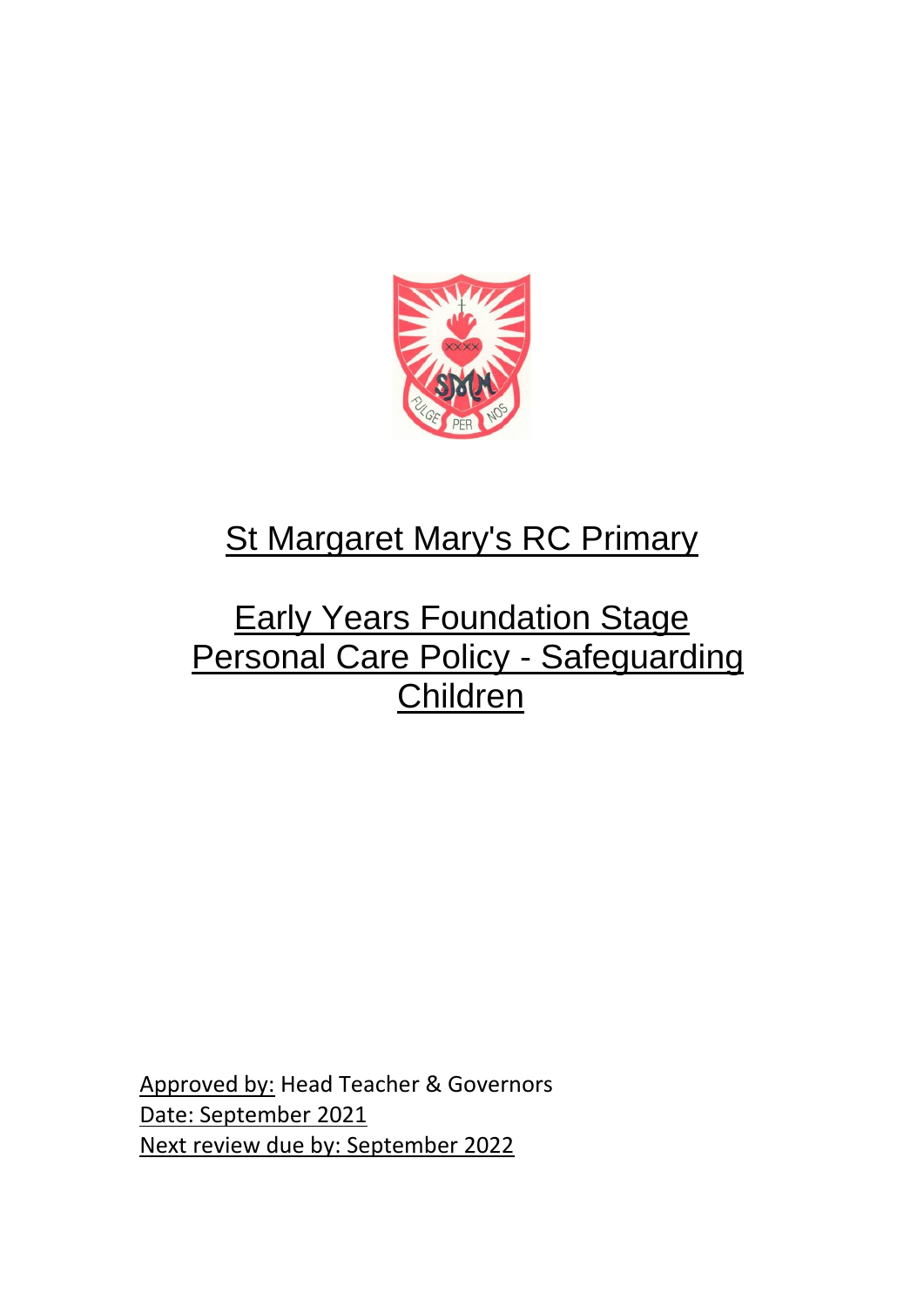Our school mission is at the heart of the care, security and education we provide for our children here at St Margaret Mary's Primary School:

#### **We try to follow Jesus in everything we do**.

We help everybody in our school family and we try to let our light shine as the light of Jesus shines. Everyone at St. Margaret Mary's is special. We feel happy and safe. We are encouraged to value ourselves and each other in an atmosphere of trust, good humour, acceptance and enjoyment.

#### **Policy Statement**

This policy is to provide guidance and support for the toileting needs of all children within our EYFS including issues such as toilet training, incontinence and toilet accidents. However, personal care also includes helping a child, for reason of age, illness or disability, with eating or drinking, or in connection with toileting, washing, teeth brushing and dressing. It may also be useful for dealing with other incidents that may require a child to remove their clothes, such as, water play, messy play, sickness, weather.

#### **Principles**

It is the right of the child to be treated with sensitivity and respect, and in such a way that their experience of personal care is a positive one. As far as possible the child should be allowed to exercise choice and should be encouraged to have a positive image of their body. There should be recognition that toileting support can involve risks for both the child and any adults in attendance.

#### **Procedures**

#### *Nursery*

In Nursery we recognise that children will join us having reached differing levels of independence and development in toileting and self-care:

- Key Persons/teachers have a list of children in their care who are in nappies or 'pullups'. This is shared with parents daily.
- Children are changed whenever the need arises. Young children are not left in soiled or wet nappies, 'pull-ups' or pants, as we have a 'duty of care' towards children's needs.
- 'Manager role' will undertake any personal care; a secondary key person will support/oversee.
- Changing areas are warm and there are safe and clean areas to lay children down if they need to have their bottoms cleaned.
- Gloves and aprons are put on before changing commences and the areas are cleaned after each use.
- We use a pull down changing unit with a clean and comfortable changing mat (at adult height for health and safety) is based in one of our nursery bathrooms.
- Changing area is left clean and ready for the next child.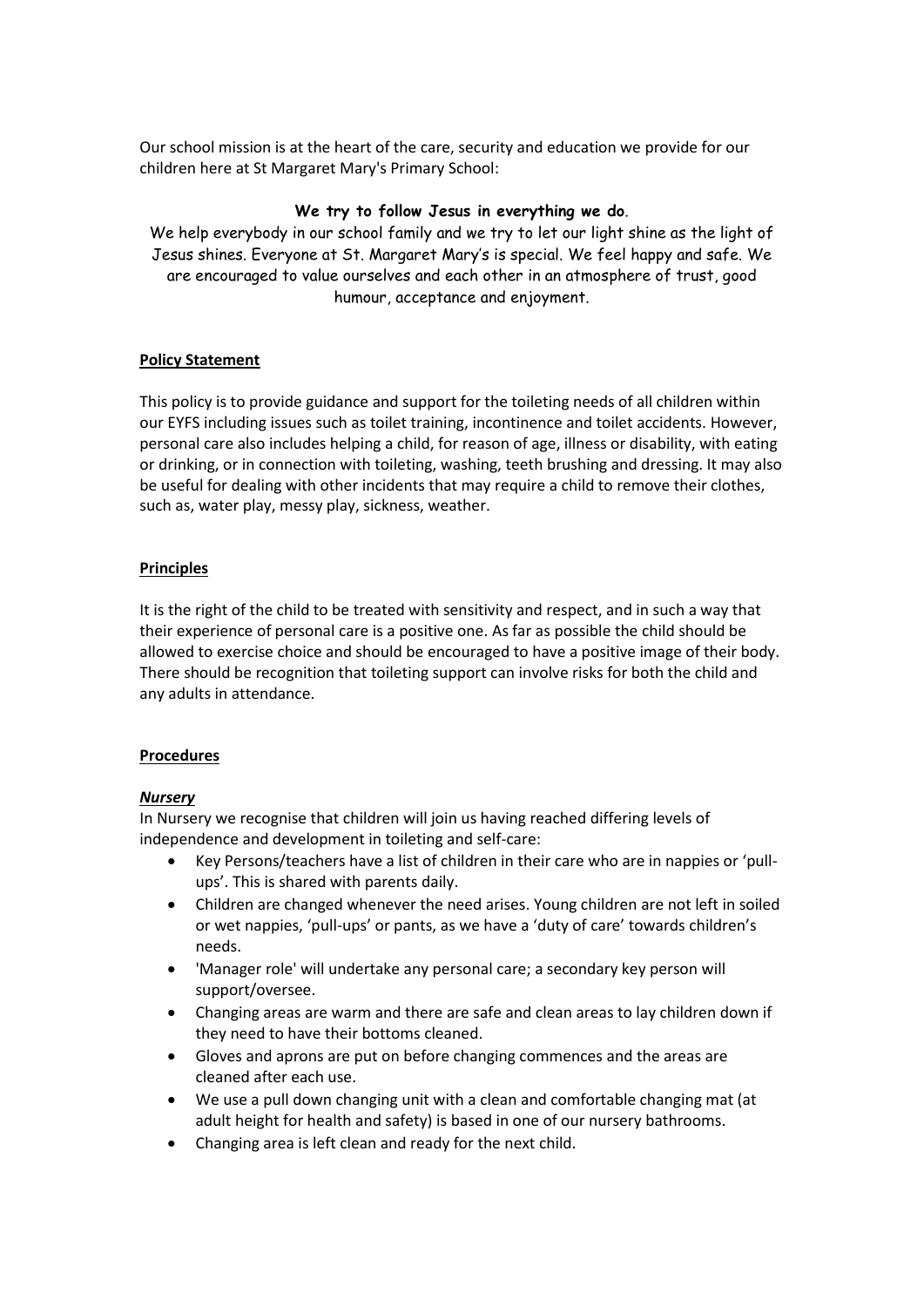- All staff are familiar with the hygiene procedures and carry them out when changing nappies or 'pull-ups'.
- Nappies and 'pull-ups' are disposed of hygienically. Soiled clothing is bagged for parents to take home and placed in each child's personal bag or tray.
- Children are encouraged to take an interest in using the toilet; they may just want to sit on the toilet at first.
- Children who are toilet trained can access the toilets whenever they have the need to and are encouraged to be as independent as possible.
- Children are reminded at regular times to go to the toilet.
- During our transition and settling in period children have a general 'induction' tour of the toilet to make them feel safe and comfortable.
- Children are encouraged to wash their hands after using the toilet and have soap and hand paper towels and are encouraged to dispose of appropriately.
- Designated staff to be in close location/listening distance from all bathrooms so they can be alerted to any child in need of personal care support and to monitor appropriate use of the bathroom area, to ensure bathrooms are of an hygienically acceptable standard while being continuously used throughout the day.

#### **Reception**

Reception classes we have an expectation that children will:

- Know when they need to go to the toilet.
- Know how to use the toilet independently.
- Be reasonably effective at cleaning themselves after using the toilet.
- Children can access the toilets whenever they have the need to and are encouraged to be independent.
- Children are reminded at regular times to go to the toilet- e.g. before and after lunch or snack times, before leaving the building for assemblies etc.
- Children are encouraged to wash their hands after using the toilet and have soap and hand paper towels and are encourage to dispose of appropriately.
- Children are not left in soiled or wet pants or clothes as the school has a 'duty of care' towards children's needs and this could be interpreted as neglect.
- All staff are familiar with the hygiene procedures and carry them out when changing children.
- New children have 'an induction' visit to the toilets to familiarise themselves with the environment, location of soap and towels, behavioural expectations when using the bathroom independently.
- Designated staff to be in close location/listening distance from all bathrooms so they can be alerted to any child in need of personal care support and to monitor appropriate use of the bathroom area, to ensure bathrooms are of an hygienically acceptable standard while being continuously used throughout the day.

#### **Sensitivity and Respect**

- Each child will be spoken to by name and given explanations of what is happening.
- Practitioner will seek permission from the child in an appropriate and sensitive way when providing personal care and supporting toileting.
- Privacy appropriate to the child's age and situation will be provided.
- The child will be encouraged to care for themselves as far as possible.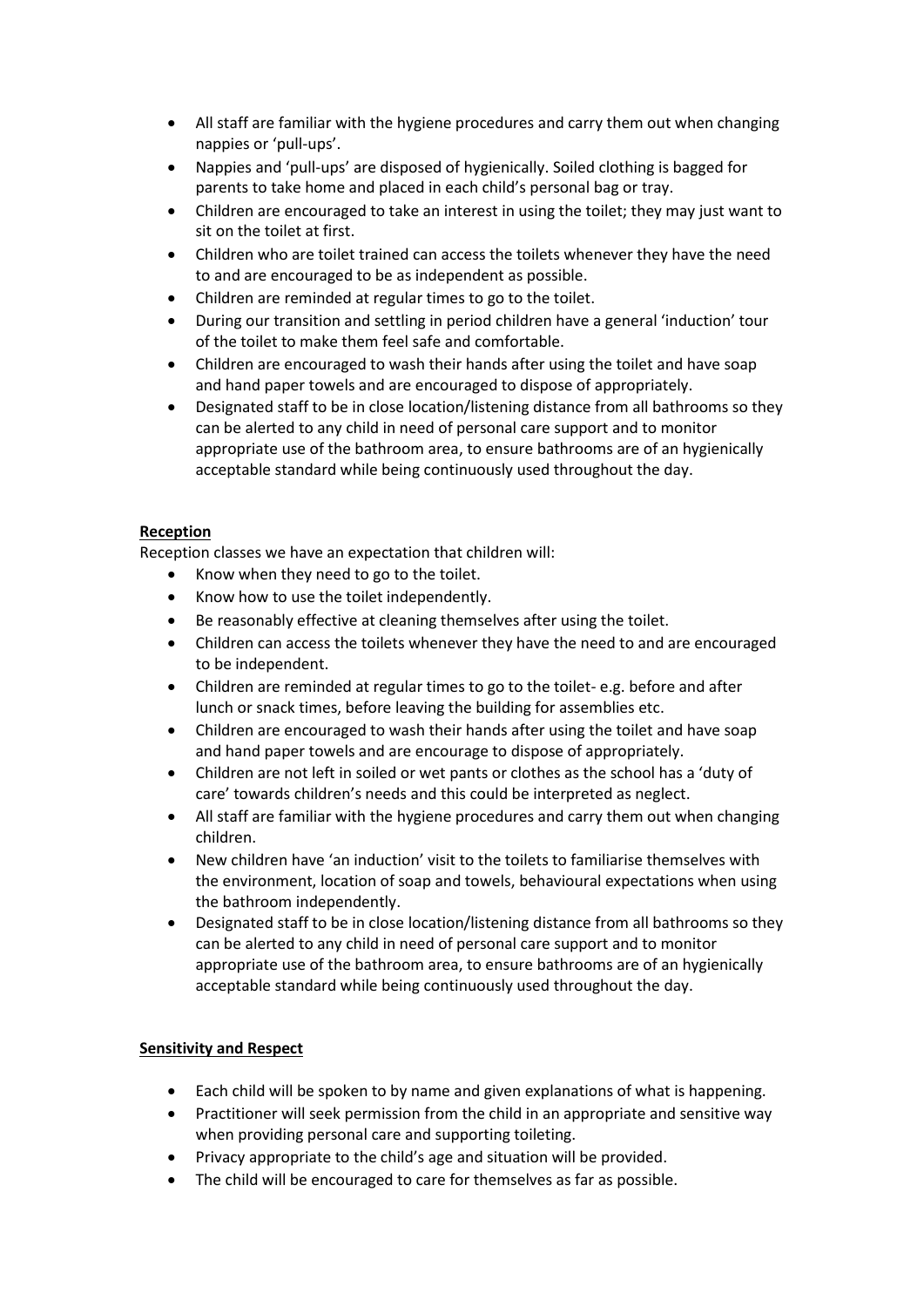- Items of good quality, appropriately sized spare clothing will be readily available or provided by parents and if the child has a medical condition which results in toileting accidents parents provide spare clothes bag.
- Adults should be aware and responsive to the child's reactions.
- If an issue was to arise whereby a child refused or are very reluctant for an adult outside of the family to care for them, then in these circumstances practitioners would contact a parent/carer/family member.
- The dignity of the child must be respected and as far as can be, kept confidential between child, school and parent.

### **Best Practice**

- When intimate care is given, the member of staff explains fully each task that is to be carried out, and the reason. Staff will gently encourage the child to do as much for themselves as possible and lots of praise and encouragement will be provided when the child achieves self-care.
- Dealing with body fluids**,** such as, urine, faeces, blood and vomit will be cleaned up immediately and disposed of safely. When dealing with body fluids, practitioners wear protective clothing (disposal plastic gloves and aprons) and wash themselves thoroughly afterward.
- Soiled children's clothing will be bagged to go home *–* staff do not rinse any clothing in school.
- Staff may on occasions dispose of underwear that is extremely soiled and not appropriate for sending home.
- Children will be kept away from the affected area until the incident has been completely cleaned.
- All staff maintain high standards of personal hygiene, and will take all practicable steps to prevent and control the spread of infection.
- At all times there will be two members of staff available to support a child's personal care. The second member of staff will support/oversee the personal care being provided in an appropriate, discrete and sensitive manner. Both members of staff will then sign and provide a written record of the personal care provided within the EYFS personal care file.
- Any persons caring for children has a common law duty of care to act like any prudent parent. All staff working in early years setting will have undergone regulatory employment checks in accordance with Government and EYFS requirements.

#### **Partnership with Parents/Carers**

Staff/child's key worker works in partnership with parents/carers to provide care appropriate to the needs of the individual child. Parents/carers are verbally informed of any personal care support provided in school on the same day.

Support and advice is provided to parents with regards to toilet training, personal care, teeth brushing. We hold a welcome open day for our new nursery and reception children and parents towards the end of the summer term. Parents have the opportunity to speak to health professionals, such as dental nurse and are provided with information leaflets to support children's developing independence of personal care and toilet training.